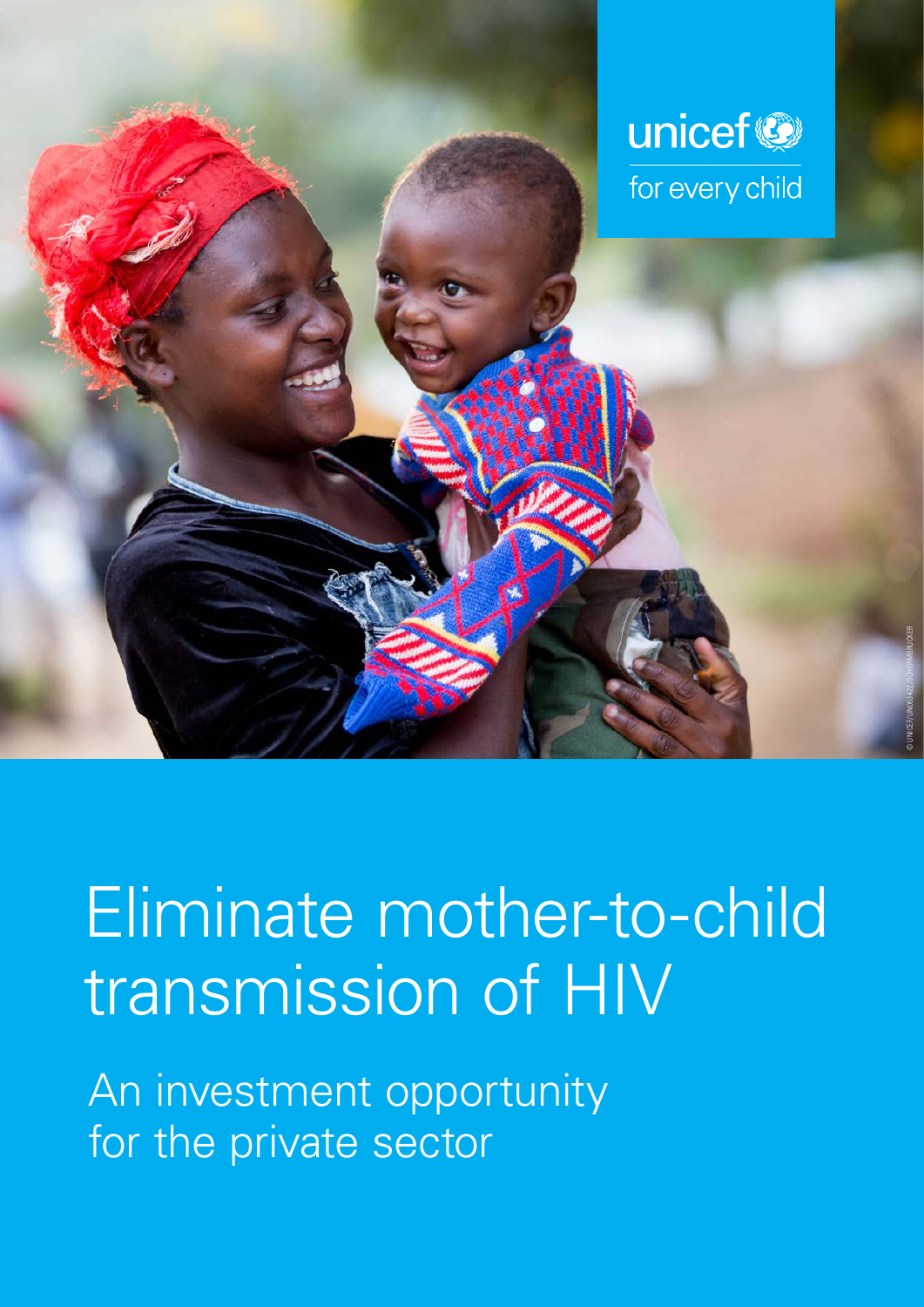## **The opportunity**

Over the past decade, tremendous progress has been made in reducing transmission of HIV from mothers to their newborn babies, thanks to the global efforts of UNICEF and its partners. Ensuring that pregnant and breastfeeding women living with HIV get treatment to manage their HIV status and protect their babies from infection has had a life-changing impact on the health of mothers and children – and it means new generations can grow up HIV- and AIDS-free.

The number of children under 5 dying from AIDS-related causes has declined by 52 per cent since 2010, mainly thanks to the success of preventing mother-to-child transmission (MTCT). But efforts need to be increased to reach the women living with HIV who are not being treated, and to make sure their babies get the best chance to start their lives HIV-free. Investing in preventing MTCT is an investment in the health of generations to come.

The goal of eliminating mother-to-child transmission of HIV is certainly within reach and is part of the clear aim of the Sustainable Development Goals (SDGs) to end AIDS by 2030. And SDG 17 on global partnership for sustainable development provides an opportunity for the private sector to contribute to this endeavour. Involvement of the private sector is critical – indeed, the progress made so far to tackle HIV cannot be sustained without it. Intensified efforts require the expertise, innovation and financial resources of a range of partners so entire societies and economies can benefit from healthy, empowered and more productive individuals, families and communities.



Number of pregnant women living with HIV and number receiving antiretroviral therapy for the prevention of mother-to-child transmission, 2010–2018.1

*Source: Global AIDS Monitoring 2019 and UNAIDS 2019 estimates* 

## **PROGRESS TOWARDS ELIMINATING MOTHER-TO-CHILD TRANSMISSION OF HIV**

- The percentage of pregnant women with HIV taking antiretroviral drugs to keep them from passing on the virus to their babies **went up from 44 per cent** in 2010 **to 82 per cent** in 2018.
- The increase in the number of pregnant women taking antiretroviral drugs resulted in a **41 per cent decline** in the number of children aged 0–4 newly infected with HIV between 2010 and 2018.

*Source: Global AIDS Monitoring 2019 and UNAIDS 2019 estimates* 

# **The challenges**

While the percentage of women living with HIV who receive anti-retroviral treatment has increased from 44 to 82 per cent, progress has now slowed. Challenges and barriers must be overcome to get the figure to 95 per cent. To make an AIDS-free future a reality, the global community must tackle the following challenges.

Antiretroviral therapy is a lifelong treatment for people living with HIV, which also helps to prevent mothers from transmitting the virus to their babies when they are pregnant or breastfeeding.

## **Reaching the hardest to reach pregnant women and new mothers, and helping them determine their HIV status**

Many pregnant women do not know they are infected with HIV, while others contract the infection during pregnancy or during the breastfeeding period. The hardest-to-reach women are often those who are not accessing antenatal health care and therefore are not tested for HIV before or during pregnancy. Ensuring women are tested for HIV requires interventions that make services accessible as well as activities to tackle the fears of social discrimination and stigma that prevent women from getting tested. If they do not receive treatment, half of the babies born with HIV are likely to die before their second birthday.

<sup>1</sup> <<https://data.unicef.org/wp-content/uploads/2018/11/Global-snapshot-2018.pdf>>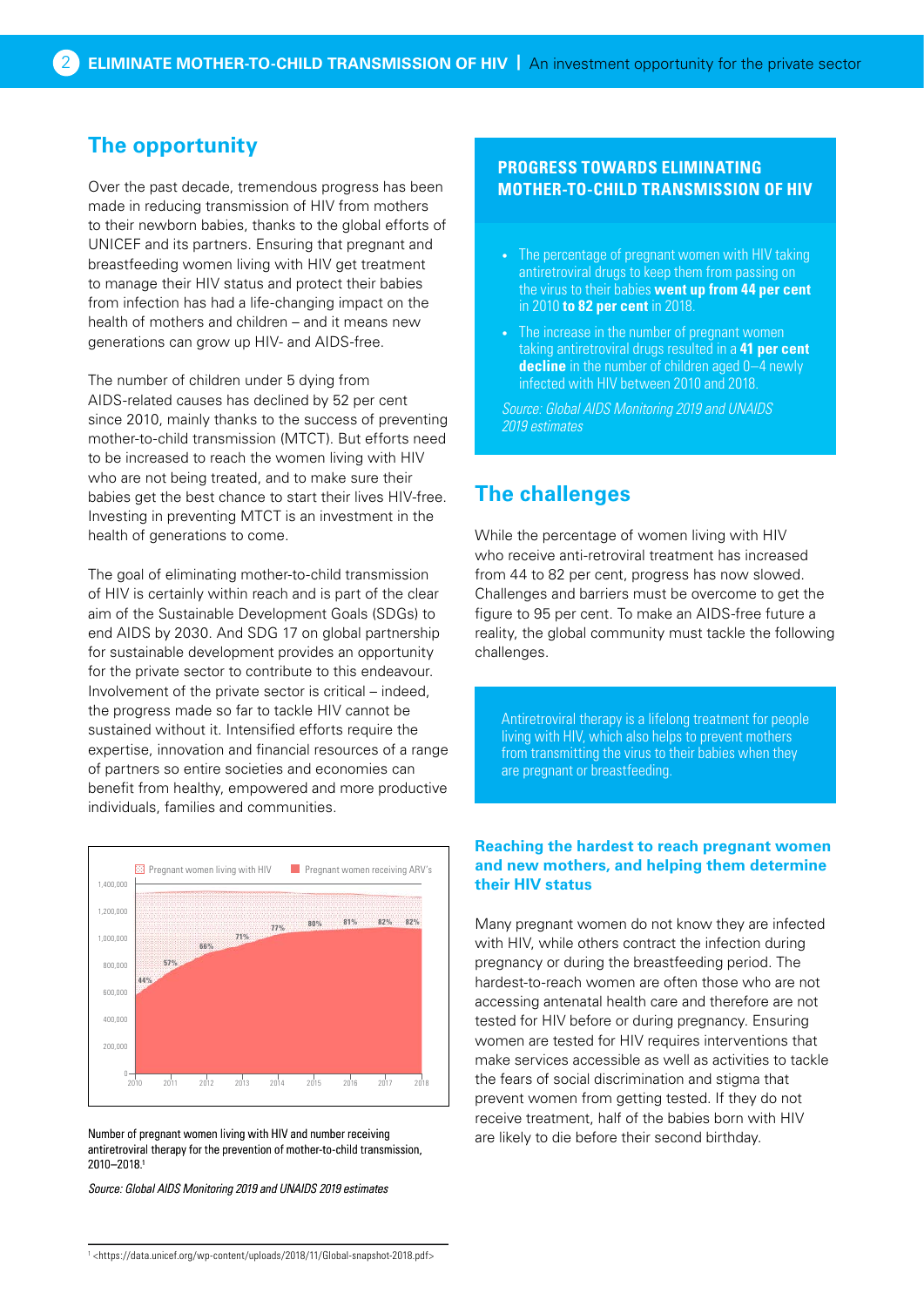

*Source: Global AIDS Monitoring 2019 and UNAIDS 2019 estimates* 

## **Ensuring safe delivery and feeding practices**

Women on antiretroviral therapy, who take their medication throughout pregnancy and labour, can give birth naturally and do need to deliver by Caesarean section. However, use of instruments, prolonged maternal bleeding and premature birth can all result in an increased risk of transmission. Promoting safe delivery is a critical element of PMTCT programming.

In 2018, roughly half of the 180,000 children newly infected with HIV contracted the virus during the breastfeeding period. Pregnant and breastfeeding women living with HIV must be guaranteed treatment to manage their own HIV status and protect their babies from infection while ensuring optimal infant feeding.

#### **Providing voluntary and confidential counselling**

Poor post-birth follow-up must be improved to facilitate adherence to treatment and retention in care. Counselling has the potential to keep mothers and children in long-term care and treatment.

## **Providing lifelong antiretroviral therapy for pregnant women living with HIV and giving antiretroviral drugs to their newborns as a preventive measure**

Antiretroviral drugs are not always easily available, particularly in remote regions or areas with poor health services. The challenges vary enormously from region to region. Differentiated and tailored approaches to provide the right solution in the right context must be expanded so all mothers who need lifelong antiretroviral therapy receive it and newborn babies are given antiretroviral drugs as a preventive measure.

## **UNICEF TARGET FOR 2021**

1.19 million pregnant women living with HIV receive antiretroviral medicine through UNICEF-supported programmes to reduce the risk of mother-to-child transmission of HIV

# **UNICEF's track record**

UNICEF has more than 70 years of experience. It works in over 190 countries, where it addresses the health, nutrition, education and protection needs of more of the world's children than any other organization. With a proven track record in partnering effectively with the private sector, UNICEF achieves sustainable results for children and adolescents.

UNICEF works in the most challenging and least accessible places, reaching children – including adolescents – in both emergency and development contexts. To address the HIV/AIDS epidemic, UNICEF invests in communities and partnerships and in the most effective solutions and interventions to end AIDS, and works to make improvements to current health systems. UNICEF has a voice in the most important global and national conversations affecting children and is a key contributor to many global alliances that tackle the most pressing issues.

# **UNICEF's sustainable response**

UNICEF's approach to addressing the AIDS epidemic includes making sure interventions are tailored and adapted to the needs of mothers and children in the context in which they live. UNICEF strives to integrate HIV and AIDS prevention, treatment and care into existing health care systems to reach as many mothers and children as possible and to build systems that work now as well as in the future. UNICEF is a knowledge leader and an innovator in developing new and effective ways to protect all children everywhere, and partnerships with governments and civil society are at the heart of everything it does.

UNICEF prioritizes the regions that most need its support in stopping MTCT of HIV. In areas where good health systems are already in place and where most women living with HIV are identified and treated, UNICEF focuses on preventing women not living with HIV from contracting the virus during pregnancy and breastfeeding. UNICEF uses sub-national data to identify geographical hotspots of infections to help end the transmission of HIV from mother to child. In other regions where there is a need to catch up, the focus is on keeping women in care and ensuring they continue their treatment. In the hardest-to-reach areas, UNICEF looks to strengthen health care systems to improve access to testing and treatment for women. In all contexts, it seeks game-changing interventions to achieve its goals.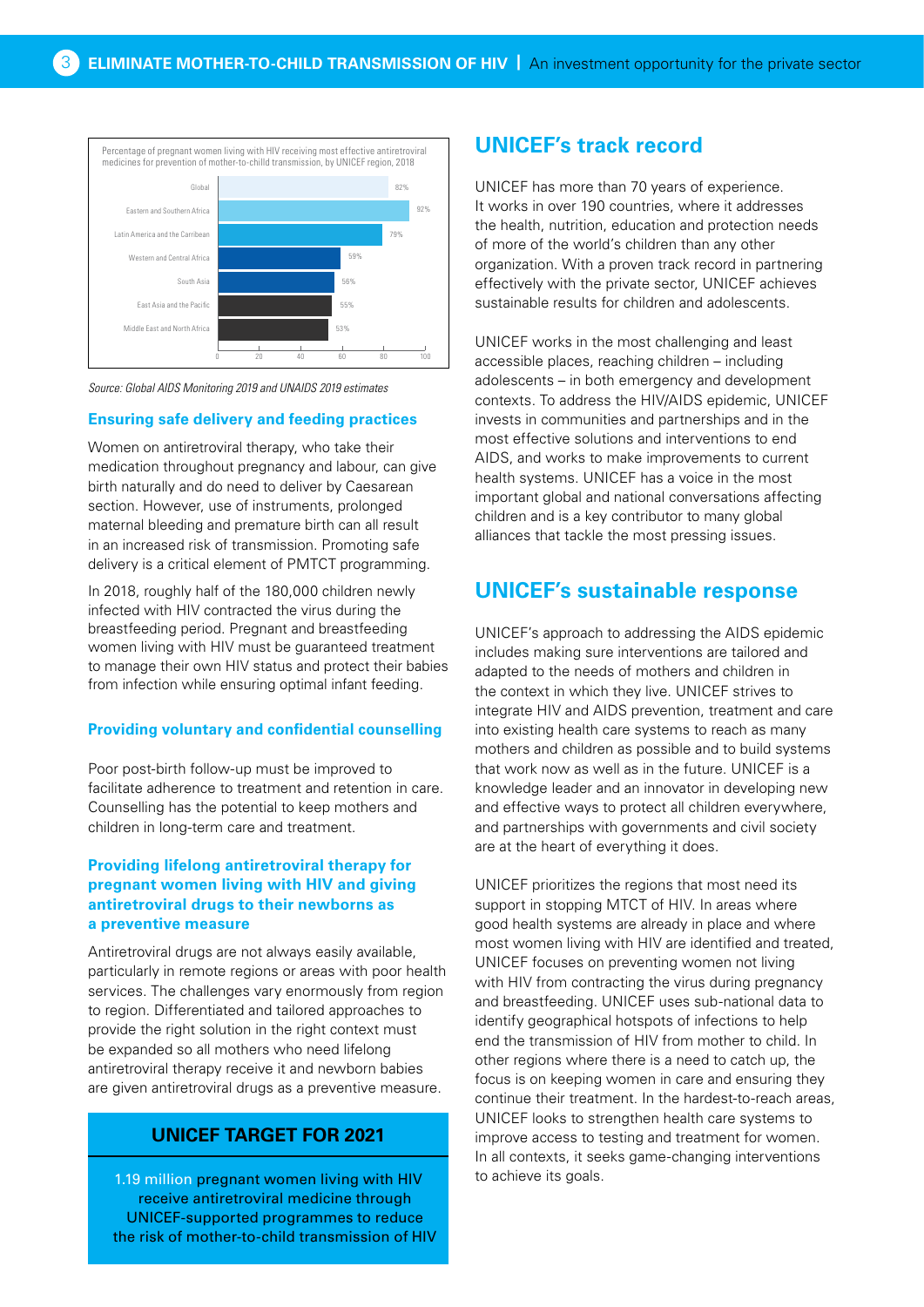

## **Finding hotspots**

Progress towards eliminating MTCT of HIV varies across countries but also within countries. UNICEF's focus is on using smart data analytics to find the remaining 'hot spots' of transmission within regions and countries to target interventions in areas and populations where the need is greatest.



### **Preventing new infections in pregnant and breastfeeding women**

In areas where prevention of MTCT has been successful, the priority shifts to enabling women and their partners to avoid infection during pregnancy and the breastfeeding period by including interventions in the antenatal and postnatal health service, such as:

- Providing male and female condoms
- Regularly retesting women who have not tested positive for HIV during pregnancy and breastfeeding
- Testing partners and providing antiretroviral therapy to partners with HIV
- Promoting the use of pre-exposure prophylaxis, which are HIV drugs that can significantly reduce the risk of contracting the virus, by persons not living with HIV

## **3 Breaking down barriers**

With its partners, UNICEF designs programmes to address fears of stigma and discrimination that may stop women from finding out their status or accessing care. This might mean strengthening HIV prevention and information services in one area or creating accessible HIV testing facilities and treatment in another. UNICEF seeks creative, effective and community-based solutions to find women missing from the prevention of MTCT efforts and to invest in targeted outreach for the most vulnerable and those left behind.

One way in which UNICEF can reach pregnant women and continue care for those living with HIV is through peer-to-peer support. For example, mothers who have successfully prevented MTCT can mentor and counsel newly diagnosed women. Such peer support can also help women who miss appointments, have difficulties adhering to treatment or have dropped out of care completely. In addition, the mentoring mothers can be useful in finding women and ensuring they receive care.

**4**

## **Integrating HIV testing, treatment and care into standard antenatal and postnatal care**

To eliminate MTCT, HIV prevention, care and treatment interventions must be part of standard antenatal care in all high burden countries. Providing these services through community-based health systems makes it easier for women to access care regularly and keep themselves and their babies healthy. Communitybased delivery of services – such as through drug distribution points, village health teams and community volunteers – can make it easier for women to access testing and treatment and to have the support they need to stay on their treatment plans. Grounding service delivery in the community also makes it more likely that women will stay on their treatment, including during periods of personal crisis and humanitarian emergencies.

**5**

## **Working in partnership with communities and governments to keep women in prevention programmes and in continuing care**

UNICEF works with governments to make prevention, treatment and care of HIV and AIDS part of the regular health service offered to women. But to ensure women are reached, UNICEF promotes culturally adapted, community approaches – including engaging community networks and leaders – and uses outreach platforms such as child health weeks to expand HIV testing and improve access to antiretroviral therapy.



## **6 Leveraging innovative knowledge leaders**

UNICEF uses its knowledge as well as the expertise of its partners to guide and support creative practices and programmes and find innovative ways of addressing barriers to reaching pregnant women and their babies. This may include, for example:

- Using smart technologies to scale up interventions, such as introducing point-of-care diagnostics for infant testing and HIV self-testing, or using mobile health learning platforms
- Expanding the use of pre-exposure prophylaxis during pregnancy and breastfeeding
- Providing easy self-testing for women and their partners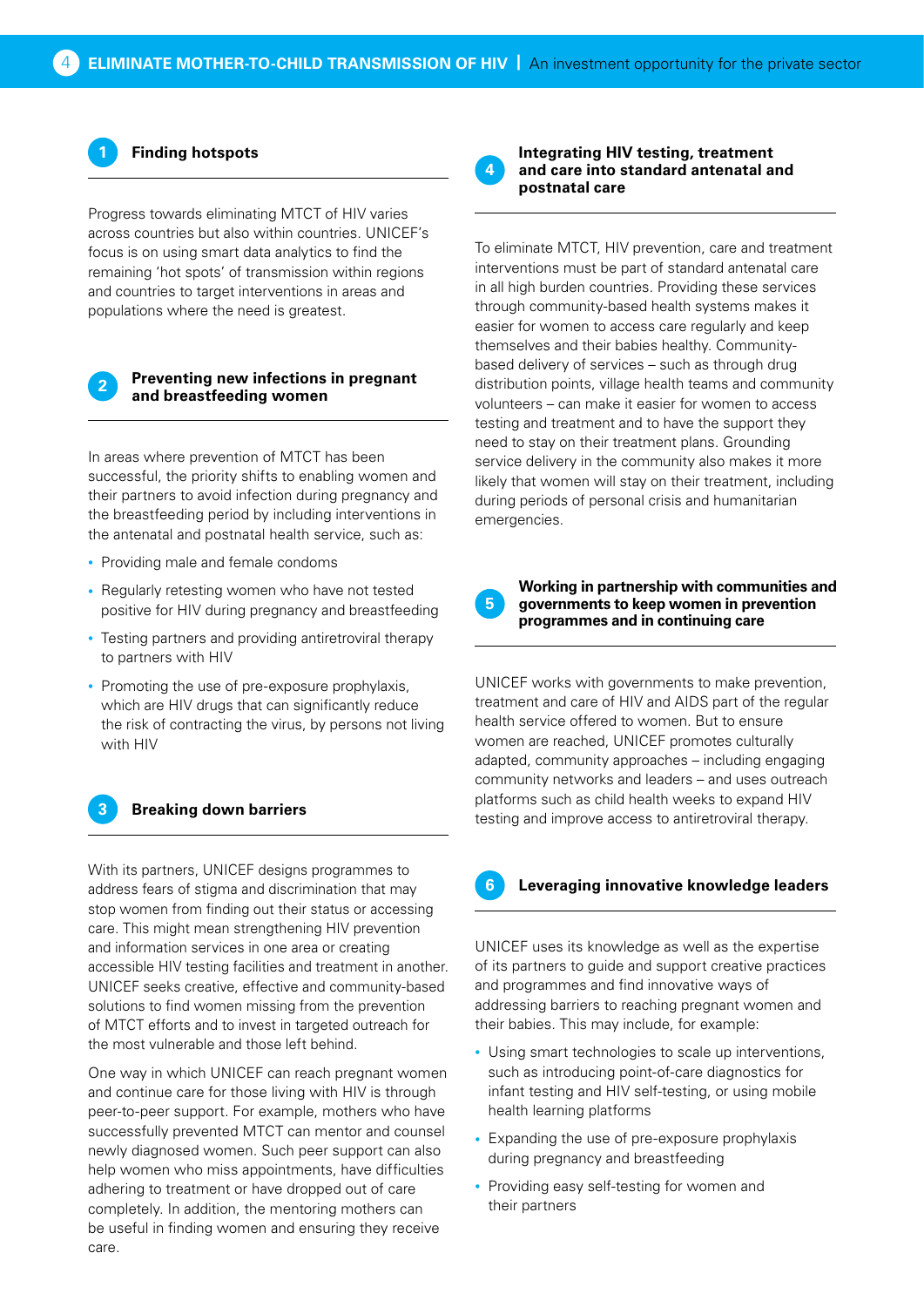## **CASE STUDY: How communities transform the lives of pregnant and breastfeeding women in sub-Saharan Africa**

The Optimizing HIV Treatment Access for Pregnant and Breastfeeding Women (OHTA) initiative, which ran from 2012 to 2017, was funded by the Swedish International Development Cooperation Agency and the Norwegian Agency for Development Cooperation. The primary aim was to speed up access to Option B+ to provide lifelong antiretroviral therapy for pregnant and breastfeeding women living with HIV in Côte d'Ivoire, the Democratic Republic of the Congo, Malawi and Uganda.

The project adapted the programme to meet the needs of each country by training peers, lay counsellors and community health workers to provide counselling, psychosocial support and follow-up for pregnant women and new mothers to improve retention. For example, health workers, mentor mothers and health surveillance assistants contacted women who had missed their appointments by phone, SMS and/or home visits. They also provided individualized health education about the importance of regular diagnostic monitoring, treatment adherence, good nutrition and exclusive breastfeeding.

Over the five-year project, OHTA reached more than 180,000 pregnant and breastfeeding women living with HIV and helped to get them started on treatment, with more than 46,000 added in 2017. One key finding was that training and engagement in community settings helped to reduce the number of mother-infant pairs who stop attending clinics. For example, in Malawi, more than 40 per cent of mothers and their infants who were traced in 2016 returned to a health-care facility following an intervention.

Many countries are close to achieving elimination of mother-to-child transmission of HIV. Reaching the 'finish line' will require full engagement of communities – and especially of women living with HIV – with services for preventing mother-to-child transmission and for HIV treatment. The results of the OHTA project show that investing in communities can make a difference to the coverage, quality and continuity of care provided to women living with HIV and their infants.

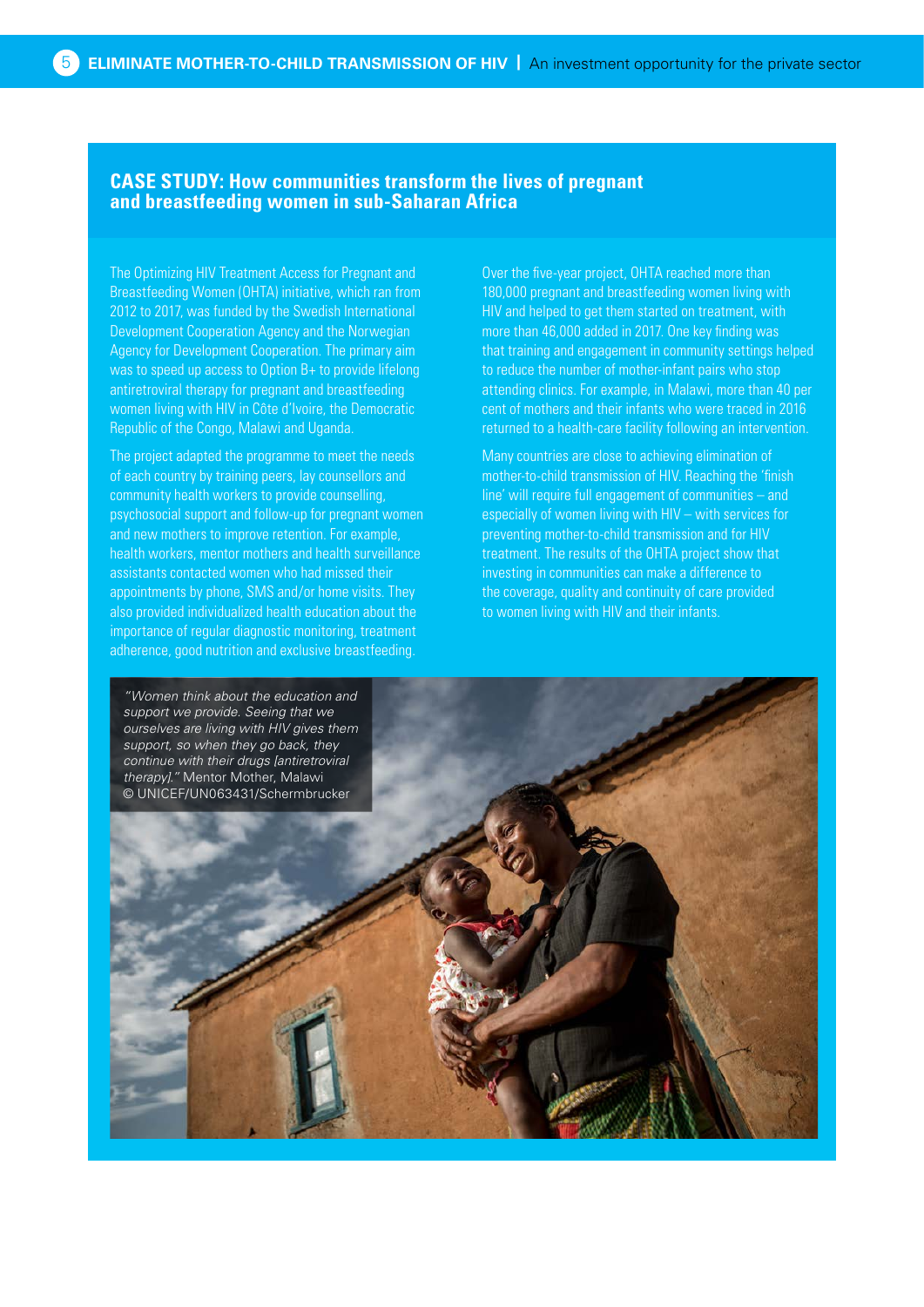# **How the private sector can invest**

UNICEF believes that the private sector isn't a postscript; it must be part of solutions to the world's gravest global challenges. A broad range of partners – philanthropists, foundations, businesses and individuals – can help create change at the global, regional and country level, and speed up the rate of finding solutions to make a world where all have equal opportunities to survive and thrive.

The private sector has a critical role in helping to improve the lives of children around the world, leveraging its expertise and assets to better serve the needs of hard-to-reach children. The private sector has and continues to be much more than a key donor in the response, bringing innovation, efficiency and know-how. UNICEF and partners will not end motherto-child transmission of HIV without including the private sector in the response.

The private sector can work with UNICEF in the following areas.

## **Financing**

The progress the global community has made is under threat as investments in HIV have declined. UNICEF therefore urgently needs financial contributions from the private sector to implement its programmes. Flexible funding is critical, as it allows UNICEF to target communities with the appropriate interventions and make a difference where it is needed most.

## **Innovation and technology**

UNICEF has a strong track record of investing in innovation and technology that can speed up results. UNICEF is continually looking at new solutions and ways of working and sharing knowledge to achieve even more for children, using the power of evidence to effect change.

## **Expertise**

Partners from a range of fields, sectors and industries are needed to contribute new approaches and fresh perspectives, fill knowledge gaps and mobilize stakeholders and influencers to deliver solutions to reduce new HIV infections and AIDS-related deaths. Together, UNICEF and the private sector can:

• Break down barriers to access, overcome stigma and meet the needs of women who are reluctant to be tested for HIV. This can be achieved through HIV prevention and information services, or peer support from other mothers living with HIV who are in treatment programmes.

#### **Data and evidence generation**

Data collection, evidence generation and learning are central to programmatic success and help UNICEF determine where to target its work. UNICEF looks to partners for support in building effective ways to collect, store and analyse data to find the hardest to reach and better target efforts to eliminate mother-to-child transmission of HIV.

#### **Advocacy, communication and influence**

UNICEF looks at the reach of partners – whether through their products and services or their communication and advocacy platforms – to influence, reinforce and advance key messages and priorities with a joint voice. By helping UNICEF speak to children, adolescents and mothers to raise awareness about preventing HIV infection, partners can:

- Work with a wide range of partners, advocate for increased investment in eliminating MTCT and develop ongoing community interventions
- Influence governmental health policies and campaigns on HIV prevention and awareness of maternal and newborn health

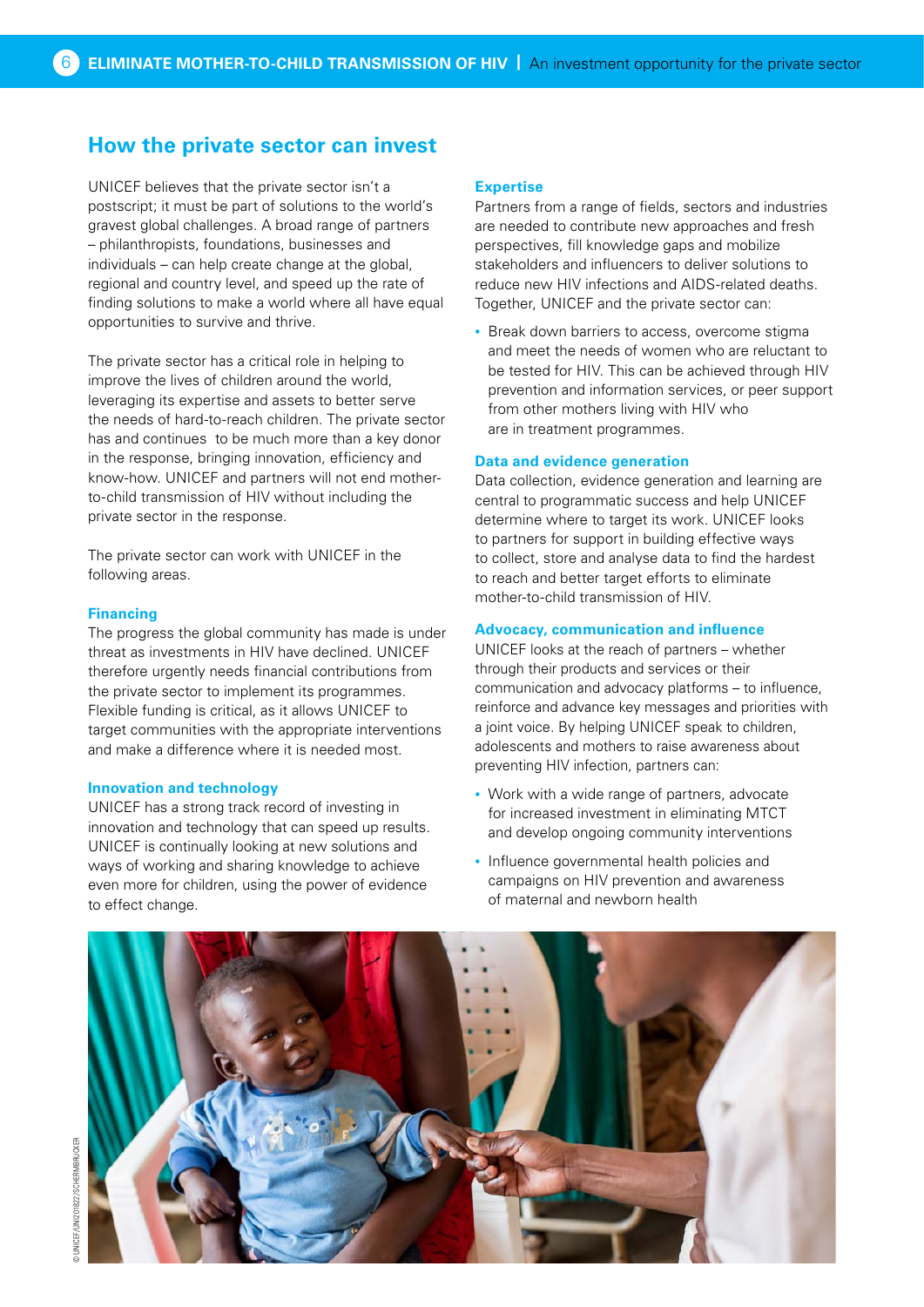# **Why partner with UNICEF?**

## **Global impact**

When supporting UNICEF, partners are empowering millions of vulnerable children and adolescents. UNICEF's global reach and close collaboration with governments, civil society, adolescents and the private sector means its impact has a multiplier effect, allow the organization to leverage investments for solutions at scale.

## **Influence**

UNICEF engages with and convenes government and other partners on initiatives for education, protection, health, nutrition and civic engagement. UNICEF works as a team with partners from a range of backgrounds, bringing expertise to the table and giving partners a voice in providing input to solutions.

#### **Visibility**

Recognition opportunities – including on social media – allow supporters to publicize their partnership with UNICEF and showcase their commitment to children and adolescents.

## **Opportunities for co-creation**

UNICEF is seeking global strategic partners to achieve impact at scale. By leveraging the power of the private sector's innovation and financial resources, UNICEF can respond to the immense challenges to economic mobility and equitable opportunity that children and adolescents face in developing countries.